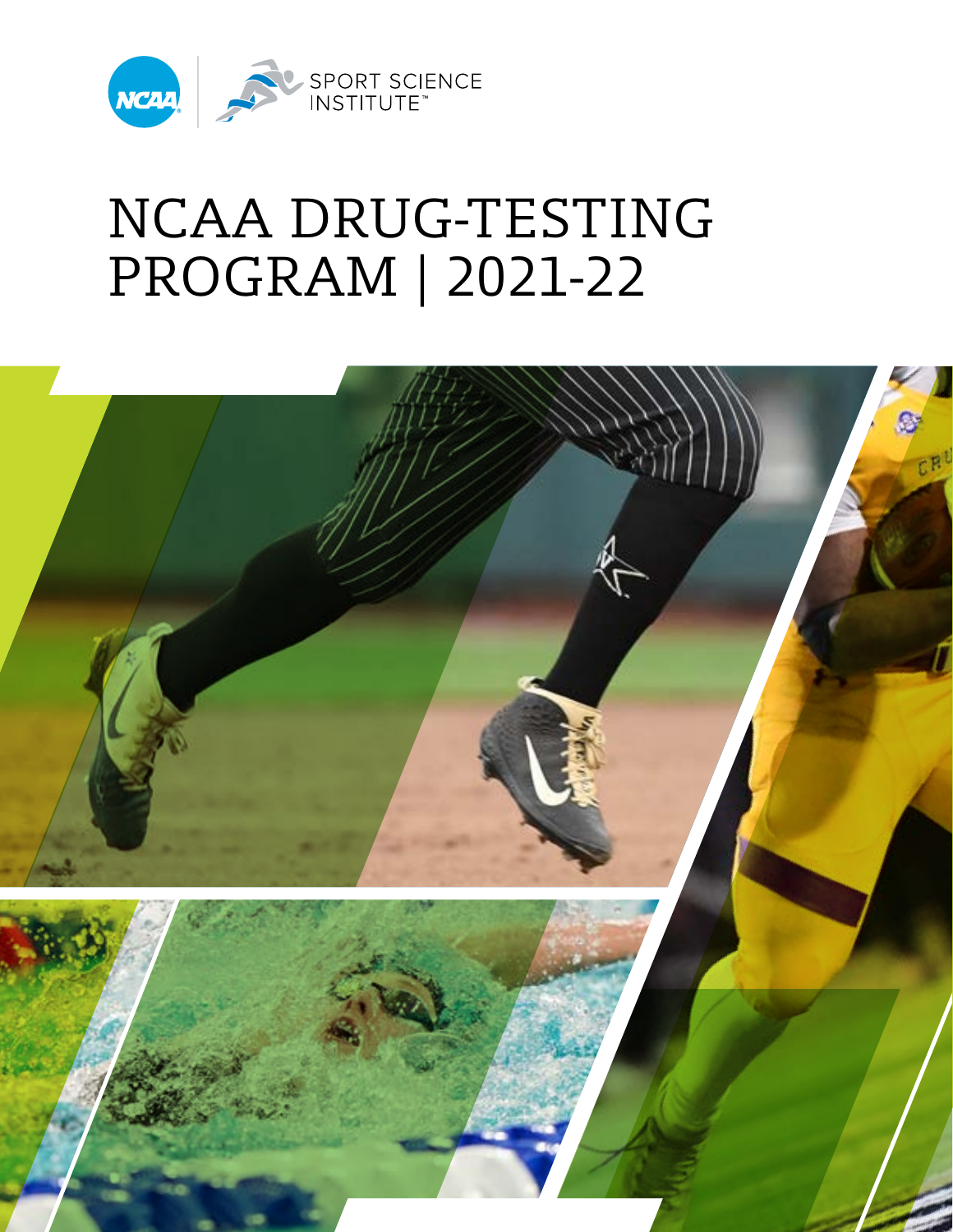

### *BANNED SUBSTANCES:*

- Stimulants
- Anabolic Agents
- Alcohol and Beta Blockers (banned for rifle only)
- Diuretics/ Masking Agents
- Narcotics
- Cannabinoids
- Peptide Hormones, Growth Factors, Related Substances and Mimetics
- Hormone and Metabolic Modulators
- Beta-2 Agonists

#### **Go to [ncaa.org/drugtesting](http://ncaa.org/drugtesting) for examples\* under each class.**

*\*Any substance that is chemically/ pharmacologically related to any of the classes above, even if it is not listed as an example, also is banned!*

### *NCAA NUTRITIONAL/DIETARY SUPPLEMENTS WARNING:*

- **•** Nutritional/dietary supplements, including vitamins and minerals, are not well regulated and may cause a positive drug test result.
- **•** Student-athletes have tested positive and lost their eligibility using nutritional/dietary supplements.
- **•** Many nutritional/dietary supplements are contaminated with banned drugs not listed on the label.
- **•** Any product containing a nutritional/dietary supplement ingredient is taken at your own risk!

### *QUESTIONS ABOUT MEDICINES AND SUPPLEMENTS?*



**816-474-7321 or [dfsaxis.com](https://dfsaxis.com/)** *(password ncaa1, ncaa2 or ncaa3)*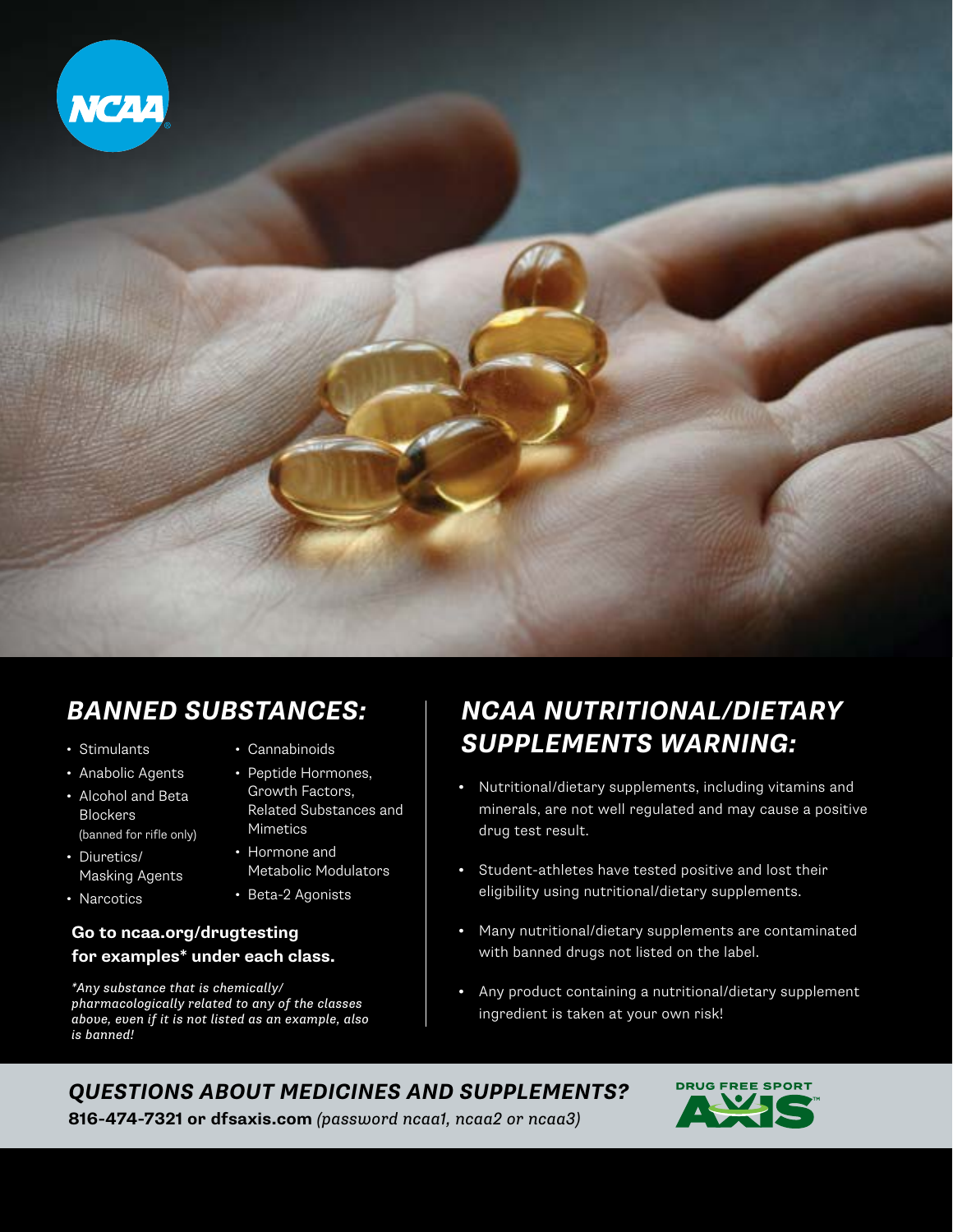# **Contents**



© Copyright 2021 National Collegiate Athletic Association

Editor: LaGwyn Durden, Director of Sports Medicine, NCAA Sport Science Institute

This resource is designed for athletics department staff at NCAA member schools with student-athlete drug-testing responsibilities. The Drug-Testing Program is reviewed annually by the Committee on Competitive Safeguards and Medical Aspects of Sports.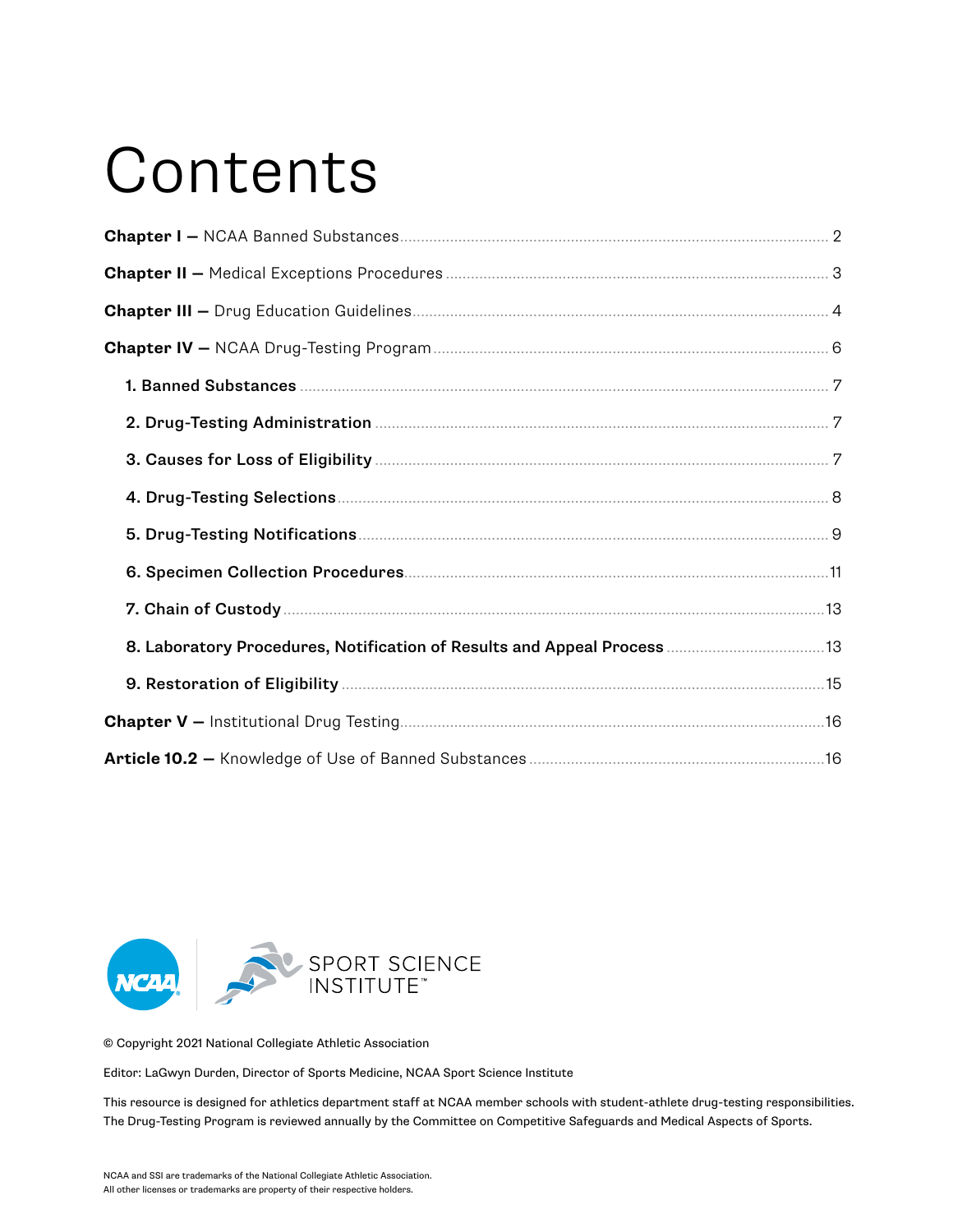#### <span id="page-3-0"></span>CHAPTER I

## 2021-22 NCAA Banned Substances

Highlighted text throughout the document indicates further clarification or new information.

#### **The NCAA bans the following classes of substances:**

- a. Stimulants
- b. Anabolic agents
- c. Alcohol and beta blockers (banned for rifle only)
- d. Diuretics and other masking agents
- e. Narcotics
- f. Cannabinoids
- g. Peptide hormones, growth factors, related substances and mimetics
- h. Hormone and metabolic modulators
- i. Beta-2 agonists

**NOTE:** Any substance that is chemically/ pharmacologically related to these classes also is banned. The institution and the student-athlete shall be held accountable for all drugs within the bannedsubstance class regardless of whether they have been specifically identified. Examples of substances under each class can be found at **[ncaa.org/drugtesting](http://ncaa.org/drugtesting)**. There is no complete list of banned substances.

#### **Substances and Methods Subject to Restrictions:**

- Blood and gene doping.
- Local anesthetics (permitted under some conditions).
- Manipulation of urine samples.
- Tampering of urine samples.
- Beta-2 agonists (permitted only by inhalation with prescription).

#### **NCAA Nutritional/Dietary Supplements**

**Warning:** Before consuming any nutritional/dietary supplement product, review the product and its label with your athletics department staff!

- Nutritional/dietary supplements, including vitamins and minerals, are not well regulated and may cause a positive drug test.
- Student-athletes have tested positive and lost their eligibility using nutritional/dietary supplements.
- Many nutritional/dietary supplements are contaminated with banned drugs not listed on the label.
- Any product containing a nutritional/dietary supplement ingredient is taken at your own risk.

Athletics department staff should provide guidance to student-athletes about supplement use, including a directive to have any product checked by qualified staff members before consuming. The NCAA subscribes only to Drug Free Sport AXIS™ for authoritative review of label ingredients in medications and nutritional/dietary supplements. Contact **Drug Free Sport AXIS at 816-474-7321 or** 

**[dfsaxis.com](https://dfsaxis.com/) (password ncaa1, ncaa2 or ncaa3)**.

*Many nutritional/dietary supplements are contaminated with banned drugs not listed on the label.*

> 2021-22 | NCAA DRUG-TESTING PROGRAM **2**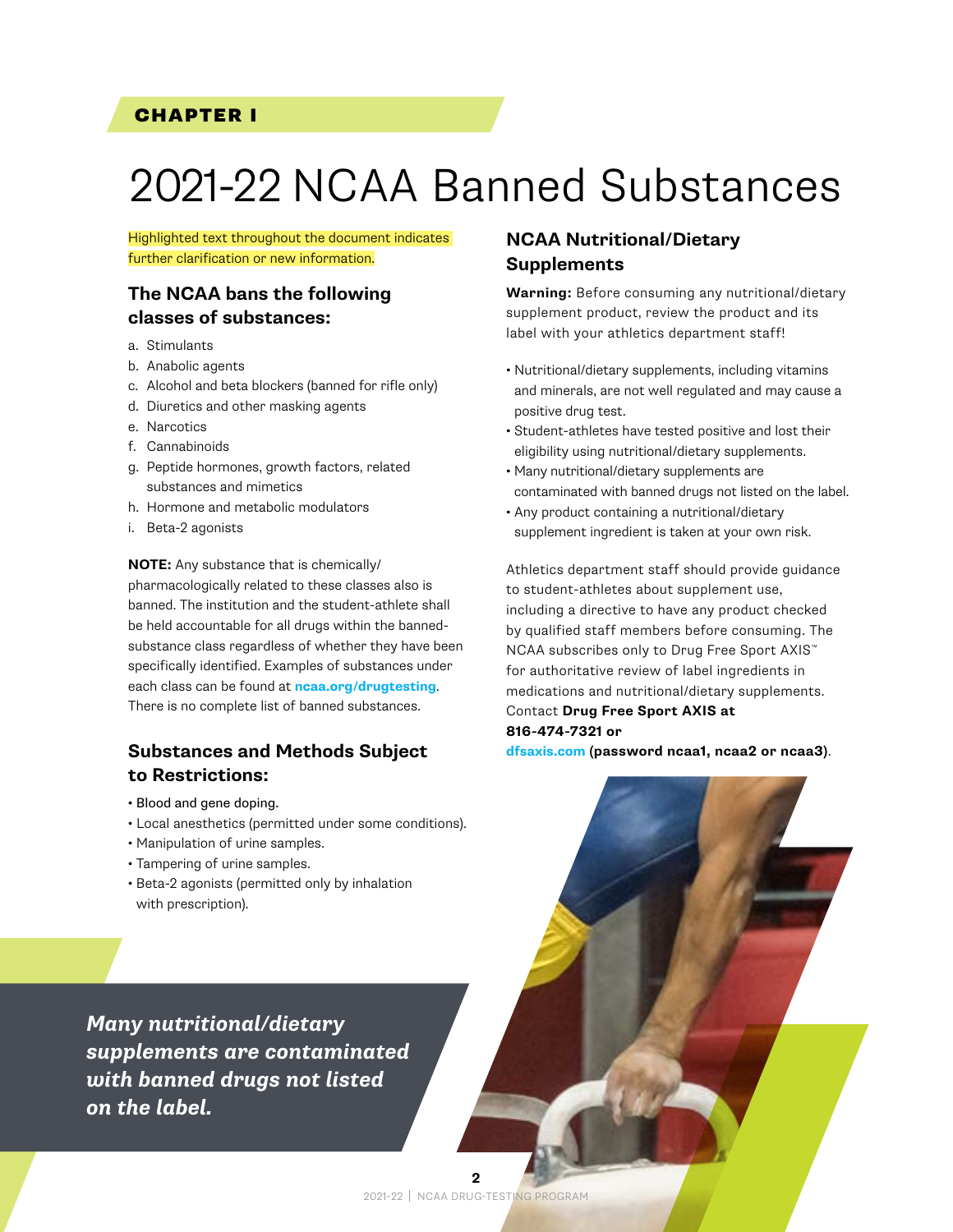#### <span id="page-4-0"></span>CHAPTER II

### Medical Exceptions Procedures

The NCAA recognizes that some banned substances are used for legitimate medical purposes. Accordingly, the NCAA allows exceptions to be made for those student-athletes with a documented medical history demonstrating the need for treatment with the banned substance.

#### **Exceptions may be granted for the following classes of banned substances:**

- Stimulants
- Anabolic agents
- Beta blockers
- Diuretics
- Narcotics
- Peptide hormones, growth factors, related substances and mimetics
- Hormone and metabolic modulators
- Beta-2 agonists

No medical exception review is available for substances in the class of cannabinoids.

#### **Procedures for Requesting a Medical Exception**

- 1. If alternative non-banned medications for the treatment of a medical condition exists, they should be considered before an exception is pursued.
- 2. For the use of anabolic agents, hormone and metabolic modulators, or peptide hormones, growth factors or related substances and mimetics, the institution must seek a medical exception preapproval by the NCAA before the student-athlete is allowed to participate in competition while taking these medications. The institution should submit to the NCAA the approval form (located at **[ncaa.org/](http://ncaa.org/drugtesting) [drugtesting](http://ncaa.org/drugtesting)**) along with medical documentation from the prescribing physician supporting the diagnosis and treatment. **(Contact ssi[@ncaa.org](mailto:ssi%40ncaa.org?subject=).)**
- 3. For the use of a substance in the classes of stimulants, narcotics, diuretics, beta blockers or beta-2 agonists, the institution should maintain documentation that supports the use of the medication in the student-athlete's medical record on campus. The documentation should

contain information as to the diagnosis (including appropriate verification of the diagnosis), medical history, dosage and a prescription covering the date of the positive drug test.

**NOTE for ADHD:** To request a medical exception request for a positive test involving stimulant medication to treat Attention-Deficit/Hyperactivity Disorder, the NCAA requires the documentation be accompanied by the form, "NCAA Medical Exception Documentation Reporting Form to Support the Diagnosis of Attention-Deficit/Hyperactivity Disorder and Treatment with Banned Stimulant Medication," located at **[ncaa.org/drugtesting](http://ncaa.org/drugtesting)**.

- 4. The institution may request an exception at the time of notification of the positive drug test ("A" sample) by submitting documentation to Drug Free Sport International (Drug Free Sport)™. **NOTE:** If the institution fails to provide medical documentation (including a prescription that covers the test date) to Drug Free Sport before the "B" sample is reported as positive to the institution, the student-athlete will be withheld from competition until such time that the documentation is received and reviewed, and the medical exception granted.
- 5. Requests for exceptions will be reviewed by the medical panel of the NCAA Committee on Competitive Safeguards and Medical Aspects of Sports. If additional documentation is required, the institution must provide the additional document within 90 days of the request.
- 6. The NCAA will inform the director of athletics regarding the outcome of the exception request. In the event the exception connected to a positive test result is not granted, the institution may appeal this action according to section 8.0 of the drug-testing protocol.

Additional information regarding medical exceptions procedures, including for stimulant medications for ADHD, can be found at **[ncaa.org/drugtesting](http://ncaa.org/drugtesting)**.

*There is no medical exception available for substances in the cannabinoids class.*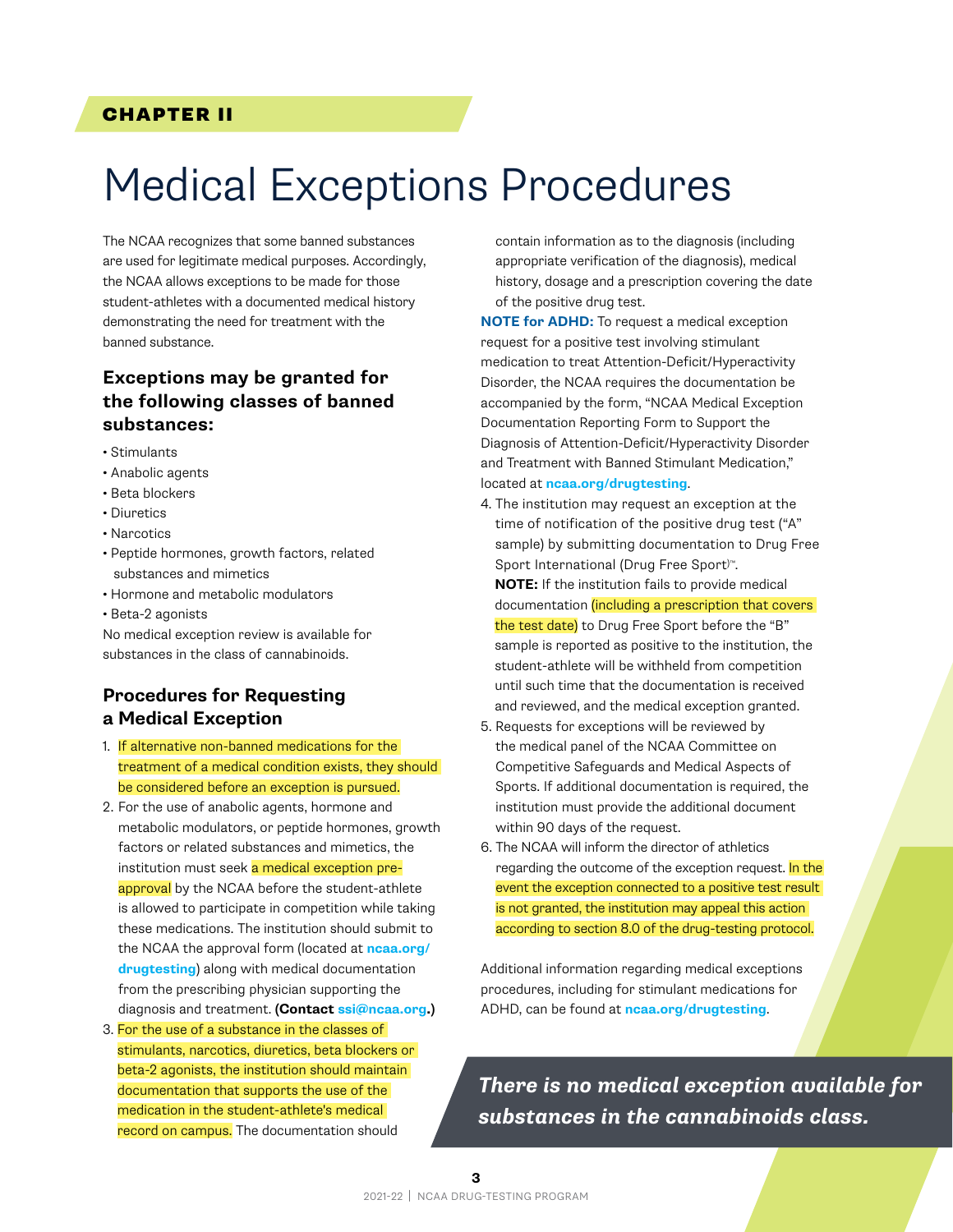#### <span id="page-5-0"></span>CHAPTER III

## Drug Education Guidelines

The NCAA is committed to the prevention of drug and alcohol abuse. NCAA bylaws require the director of athletics or their designee to educate all studentathletes, including student-athletes who transfer mid-year, about NCAA banned substances and the products that may contain them. Such education should include athletics administrators, coaches, compliance officers and sports medicine personnel. Campus colleagues working in alcohol- and other drug-prevention programs may provide additional support for athletics department efforts.

The NCAA has published the Substance Abuse Tool Kit, a resource that provides recommended approaches and evidence-based resources for athletics administrators to address alcohol, cannabis, prescription drug abuse and more. It is available at **[ncaa.org/substanceabuseprevention](http://www.ncaa.org/substanceabuseprevention)**.

The following provides a drug-education framework for member schools to ensure they are conducting adequate drug education for all student-athletes.

#### **To assure adequate preparation to deliver drug education to studentathletes throughout the year, institutions should:**

- Develop a written policy on alcohol, cannabis, tobacco and other recreational substances. This policy should include statements on recruitment activities, drug testing, disclosure of all medications and supplements, discipline, and counseling or treatment options.
	- o The written policy and student-athlete handbook should include the following printed warning: "Before consuming any nutritional/dietary supplement product, review the product with your athletics department staff. Nutritional/ dietary supplements are not well regulated and may cause a positive drug test result. Any product containing a nutritional/dietary supplement ingredient is taken at your own risk."
- Review the NCAA, conference and institutional drug-testing program policies and update handbook materials accordingly.
- Include the NCAA list of banned-substance classes and NCAA written policies in the studentathlete handbook.
- Identify NCAA, conference and institutional rules regarding the use of alcohol, cannabis, tobacco and narcotics, performance-enhancing substances, and nutritional/dietary supplements, and consequences for violating rules.
- Display posters and other NCAA educational materials in high-traffic areas.

#### **Tasks and Timelines for Educating Student-Athletes Orientation at Start of Academic Year:**

- Ensure that student-athletes sign NCAA compliance forms.
- Provide student-athletes with a copy of the written drug-testing policies as outlined above.
- Verbally explain all relevant drug-testing policies with student-athletes and staff:
	- ¡ NCAA banned-substance classes. (**NOTE:** All related compounds under each class are banned, regardless if they are listed as an example.)
	- o NCAA drug-testing policies and consequences for testing positive, including failure to show, manipulation or tampering with a urine sample.
	- o Risks of using nutritional/dietary supplements read the nutritional/dietary supplement warning statement.
	- o NCAA tobacco use ban during practice and competition.
	- o Conference and institutional drug-testing program policies, if appropriate.
	- o Alcohol, cannabis, tobacco and other recreational substance use policies and institutional sanctions for violations, if appropriate.

#### **Team Meetings:**

• Repeat the orientation information at team meetings throughout the year.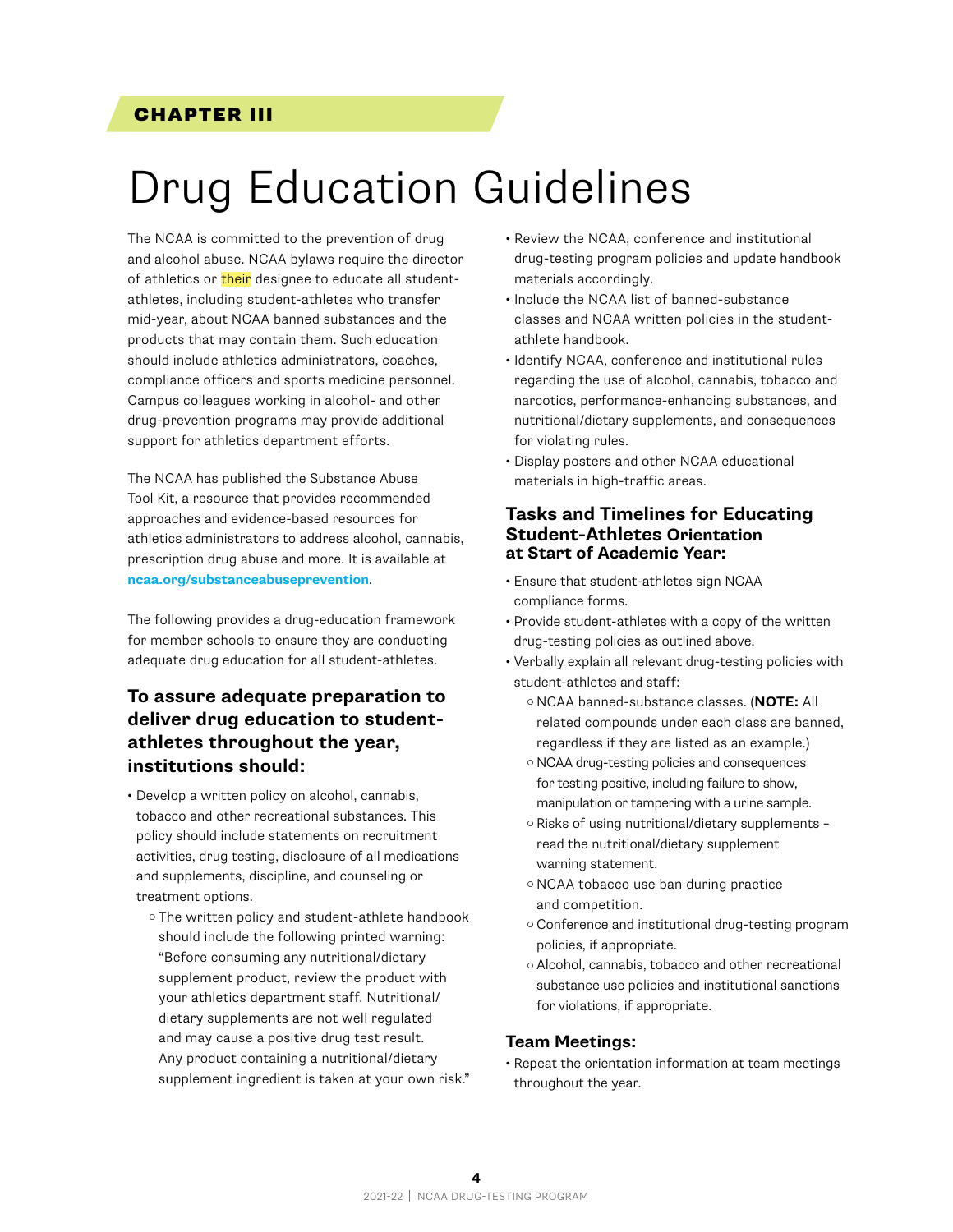#### **Start of Each New Academic Term:**

• Repeat the orientation information at the start of new academic terms to reinforce messages and to ensure transfer student-athletes receive this information.

#### **Throughout the Year:**

- Provide additional drug-education opportunities using NCAA resources found at **[ncaa.org/drugtesting](http://ncaa.org/drugtesting)**.
- For authoritative information on NCAA banned substances, medications and nutritional/dietary supplements, contact **Drug Free Sport AXIS at 816-474-7321 or [dfsaxis.com](https://dfsaxis.com/) (password ncaa1, ncaa2 or ncaa3)**.

*NCAA legislation requires institutions to educate student-athletes about banned substances and the products that may contain them.*

ARA CE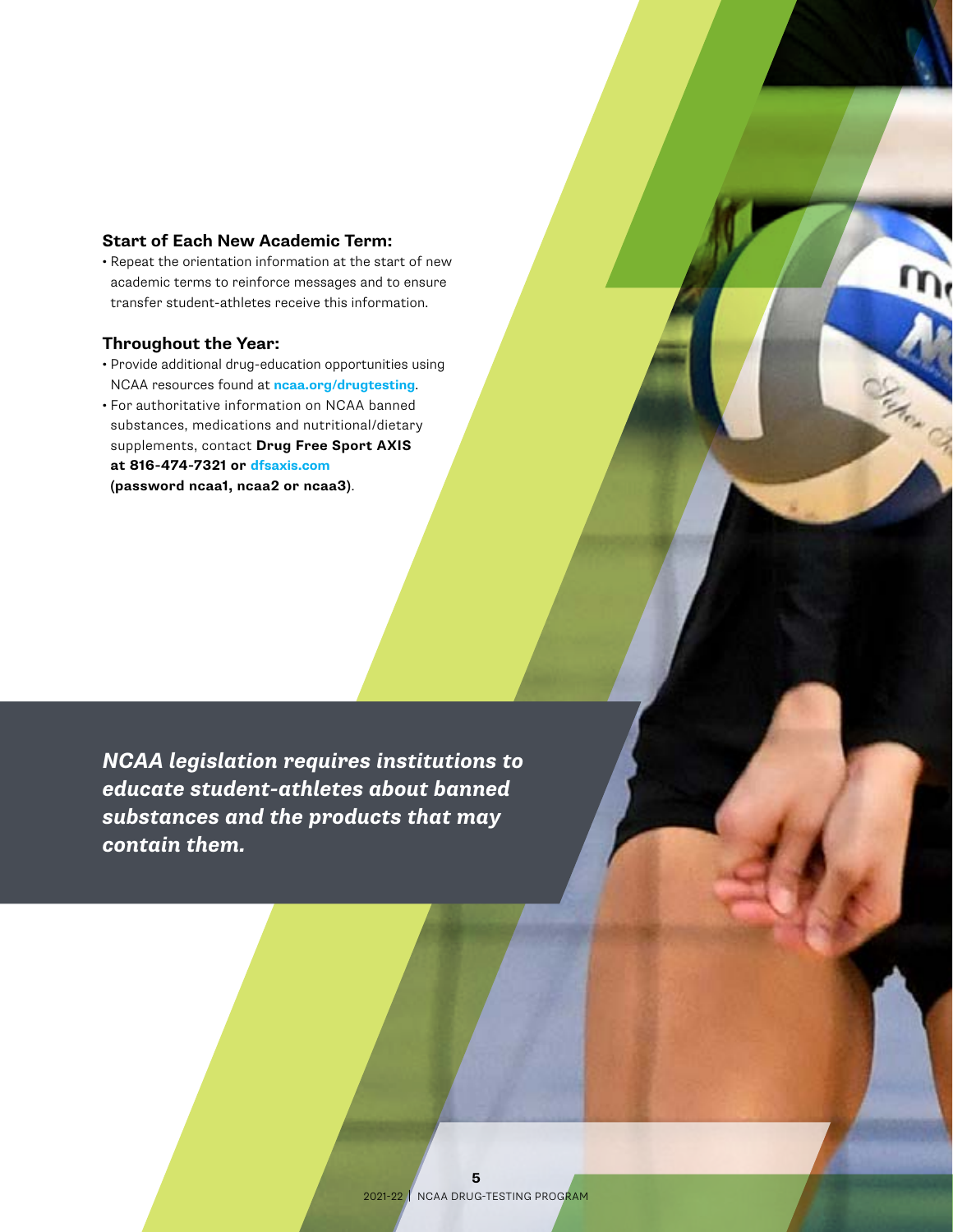#### <span id="page-7-0"></span>CHAPTER IV

Dogs

# NCAA Drug-Testing Program

With their approval of Proposal No. 30 at the January 1986 NCAA Convention and Proposal Nos. 52-54 at the January 1990 Convention, NCAA institutions reaffirmed their dedication to the ideal of fair and equitable intercollegiate competition at their championships and postseason bowl games. To further the protection of competing student-athletes — specifically, so that no one participant might have an artificially induced advantage or feel pressured to use substances or methods to gain an unfair competitive advantage, the NCAA drug-testing program was created. This program provides for year-round, championships and postseason bowl games drug testing.

All NCAA member institutions are subject to NCAA drug testing. The NCAA drug-testing program involves urine collection and laboratory analyses for substances on a list of banned-substance classes approved by the NCAA

Board of Governors. This list consists of substances generally purported to be performance enhancing and/ or potentially harmful to the health and safety of the student-athlete. Notably:

- Student-athletes are held responsible for use of all banned substances at all times.
- Generally, the NCAA tests for anabolic agents, hormone and metabolic modulators, diuretics and masking agents, and peptide hormones, growth factors, and related substances and mimetics, during the year-round testing program. In championships and postseason bowl games, the NCAA also will include testing for beta-2 agonists, beta blockers (in rifle), stimulants, cannabinoids and narcotics. The NCAA may test for any banned substance at any time.
- Other testing occasions, such as reinstatement tests, follow-up tests and breach of protocol, may include testing for all banned-substance classes.

*Student-athletes are responsible for everything they ingest.*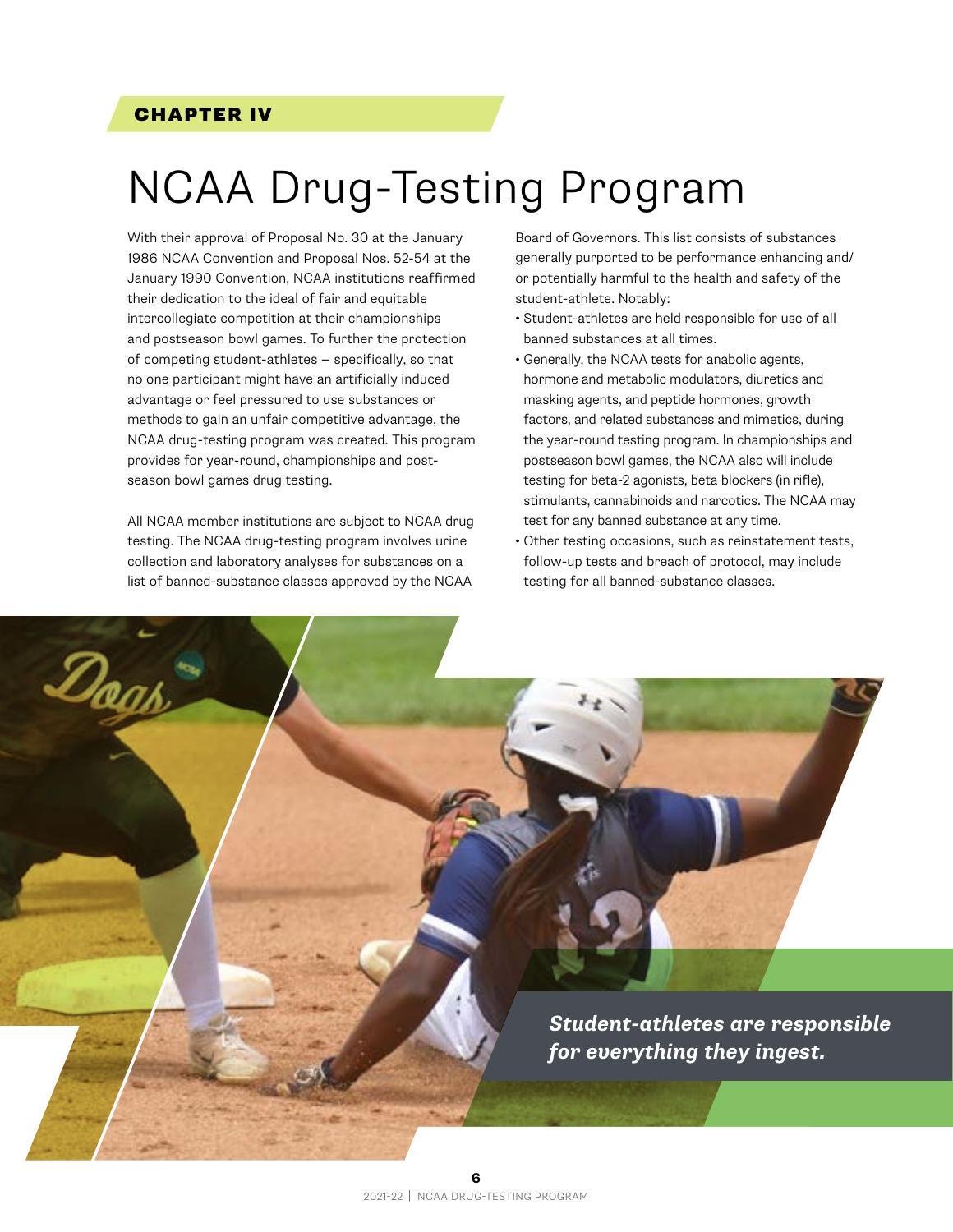#### <span id="page-8-0"></span>**NCAA DRUG-TESTING PROGRAM PROTOCOL 2021-22**

#### **1.0. Banned Substances**

**1.1.** The NCAA bans substances by class. Related compounds are included in the class due to their pharmacological action and/or chemical structure. No substance in a banned-substance class may be used regardless of whether it is specifically listed as an example, unless specifically exempted.

**1.1.1.** The definition of positive for the following substances is: for caffeine, if the concentration in urine exceeds 15 micrograms/ml; for cannabinoids, if the concentration in the urine of THC metabolites is equal to or greater than 35 nanograms/ml; for testosterone, if the administration of testosterone or use of any other substance or manipulation has the result of increasing testosterone, or the ratio of testosterone to epitestosterone, or results in an adverse finding in confirmation testing. **1.1.2.** Evidence for the presence of a banned substance and/or metabolite in a student-athlete's urine will be determined by a WADA-accredited laboratory. WADA labs are accredited to conduct human doping control sample analyses.

**1.2.** The current NCAA list of banned-substance classes is available from the NCAA and at **[ncaa.org/drugtesting](http://ncaa.org/drugtesting)**. In addition, other substances may be screened to gather data for making decisions as to whether additional substances should be added to the list of bannedsubstance classes. The NCAA Board of Governors will be responsible for reviewing and approving all revisions to the list of banned-substance classes.

#### **2.0. Drug-Testing Administration**

**2.1.** The NCAA Board of Governors has final authority over the procedures and implementation of the NCAA drug-testing program.

**2.2.** The NCAA Committee on Competitive Safeguards and Medical Aspects of Sports (CSMAS) will recommend policies and procedures to the Board of Governors and will hear drug-testing appeals.

**2.2.1.** Members of CSMAS and/or its consultants may be called upon for consultation during an appeal. **2.3.** The NCAA president or **their** designee will approve any contracts between the NCAA and an independent drugtesting agency. The current administrator is Drug Free Sport International (Drug Free Sport)™. Drug Free Sport will support, coordinate and be responsible for the general administration of the drug-testing program, including training and certification of doping control officers (DCO) and determination of drug-testing sites, and contracting with NCAA-approved drug-testing laboratories.

**2.3.1.** DCOs may not participate in testing at an institution at which they are employed. **2.3.2.** Any drug-testing laboratory(ies) will be required to demonstrate, to the satisfaction of CSMAS, proficiency in detection and confirmation of NCAA banned substances.

**2.4.** The host institution for an NCAA championship or the institution(s) involved in a year-round testing event will designate an individual to serve as site coordinator.

**2.4.1.** A site coordinator at an NCAA championship may not concurrently serve in any other capacity during drug testing (e.g., director of medical coverage).

**2.5.** Specimen collection by organizations other than those authorized by the NCAA is not allowed at NCAA drug-testing events and postseason bowl games.

**2.5.1.** Outside of NCAA prescribed testing, the cost of drug testing, in order to certify world and national records, will be assessed to the requesting institution.

#### **3.0. Causes for Loss of Eligibility**

**3.1.** As required in NCAA bylaws, each academic year, the student-athlete shall sign a drug-testing consent form in which the student-athlete consents to be tested for substances banned by the NCAA. Failure to complete and sign the consent form as required shall result in the student-athlete's ineligibility for participation in practice and competition in all intercollegiate athletics. The drug-testing consent form remains in effect until a subsequent form is executed.

**3.1.1.** The institution shall administer the consent form individually to each studentathlete (including recruited partial qualifiers and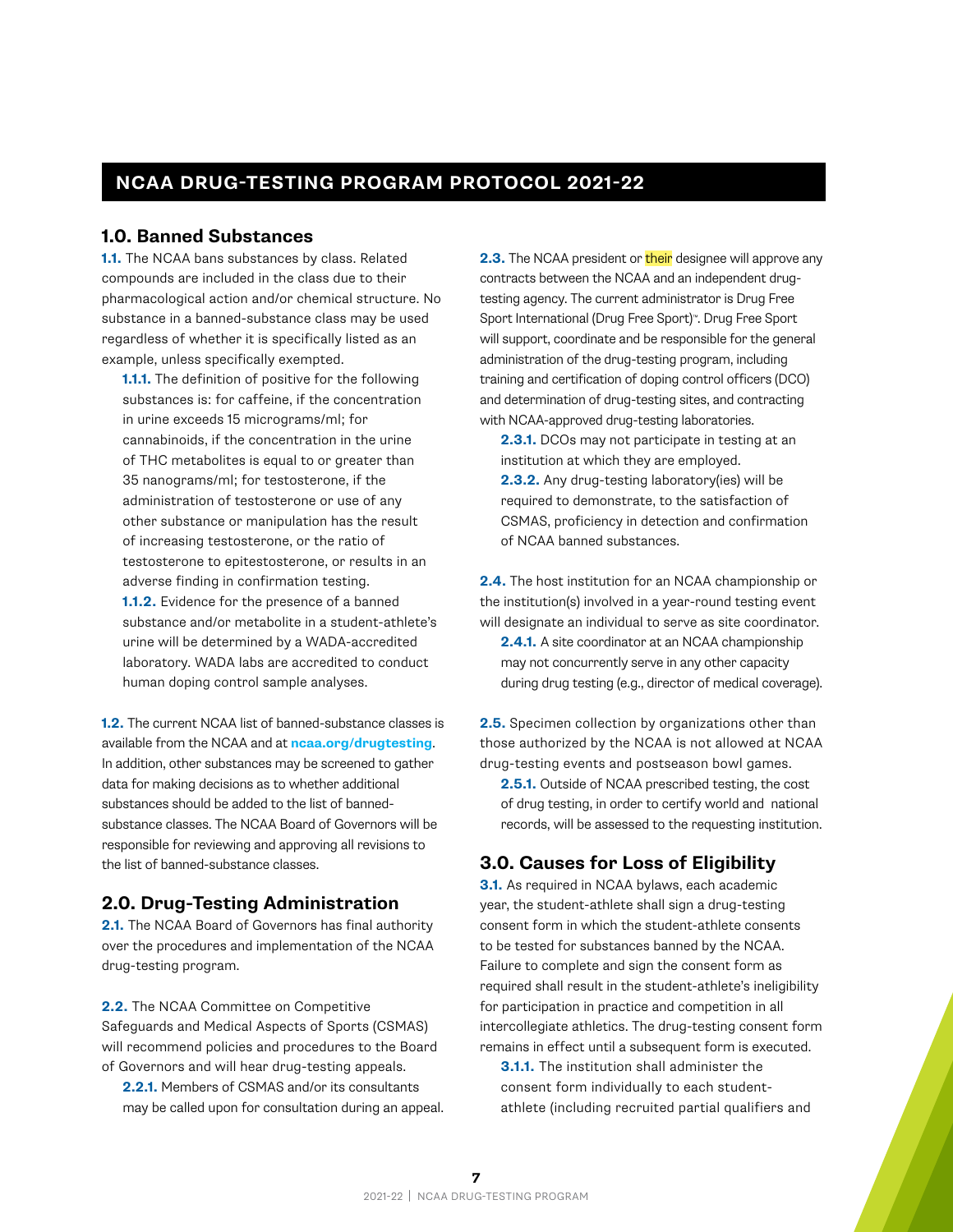<span id="page-9-0"></span>nonqualifiers) each academic year. Details about the content, administration and disposition of the consent form are set forth in legislation.

**3.2.** Student-athletes who test positive for a banned substance, or who breach NCAA protocol, are subject to loss of eligibility. These student-athletes may be subject to additional testing for all NCAA banned substances by the NCAA at any time. Drug-testing penalties are legislated under NCAA Bylaws 18.4.1.4 (Divisions I and II) and 18.4.1.5 (Division III) Ineligibility for Use of Banned Drugs.

**3.3.** Breach of Protocol. A student-athlete will be in breach of protocol and treated as if there was a positive test for a banned substance other than cannabinoids and narcotics if the student-athlete:

- Fails to arrive at the collection station without justification as determined by Drug Free Sport;
- Fails to provide a urine specimen according to collection procedures;
- Leaves the collection station without authorization from the DCO before providing a specimen according to protocol; or

• Attempts to alter the integrity of the collection process. A breach of protocol will be documented by the DCO.

**3.4.** Tampering. Any student-athlete involved in a case of clearly observed tampering (e.g., urine substitution or related methods) with an NCAA drug-test sample, as documented by a doping control crew member, shall be charged with the loss of eligibility as legislated under NCAA Bylaws 18.4.1.4.3.1 (Divisions I and II) and 18.4.1.5.3.1 (Division III) Tampering With a Drug-Test Sample.

#### **4.0. Drug-Testing Selections**

**4.1.** The annual NCAA drug-testing plan will be reviewed by CSMAS. The selection of championship events at which drug testing will occur will be reviewed by the Board of Governors or the president/NCAA chief medical officer acting on behalf of the Board of Governors.

**4.2.** Upon a published or official report involving conviction for possession or distribution of banned substances by a student-athlete, coach or athletics staff, or those closely associated with the athletics program, or in a program in which multiple studentathletes have tested positive at an NCAA testing event, the NCAA may test any student-athlete from that institution for all banned substances.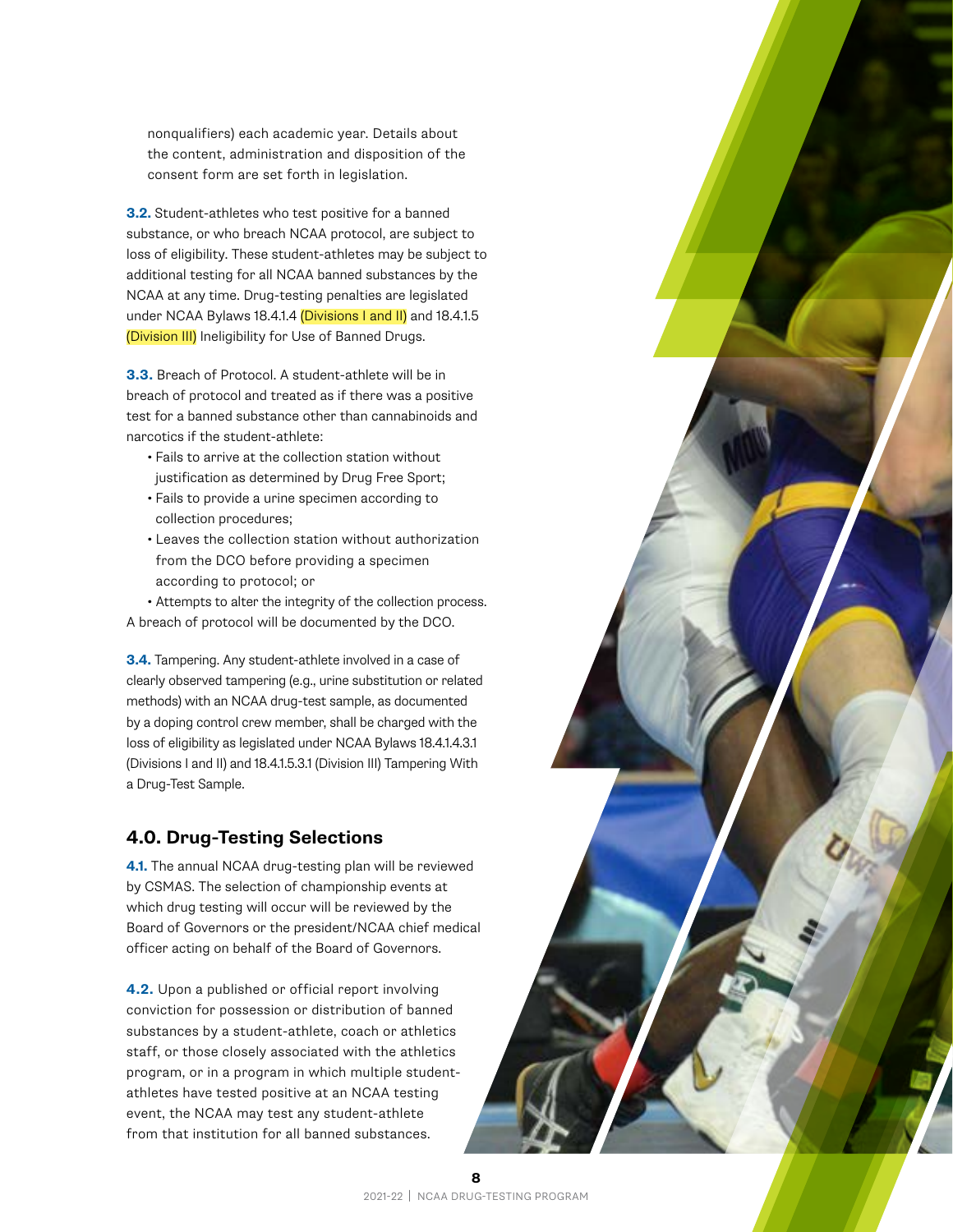<span id="page-10-0"></span>**4.3.** Student-athletes who have tested positive or provided multiple dilute samples at a testing event may be tested at any time, including, but not limited to, a championship or postseason bowl game at which they appear and at which drug testing is being conducted, and at any year-round testing event.

**4.3.1.** It is the responsibility of the institution to notify the DCO that a student-athlete who is present on site must be tested to satisfy Section 4.3.

**4.4.** Student-athletes who are ineligible as a result of an NCAA positive drug test or a breach of protocol may be tested for all banned substances by the NCAA at any time during their period of ineligibility.

**4.5.** Selection of Student-Athletes for Year-Round Testing.

**4.5.1.** Student-athletes competing in Divisions I and II sports are subject to year-round testing.

**4.5.2.** In year-round testing events, student-athletes may be selected on the basis of sport, position, competitive ranking, athletics financial-aid status, playing time, directed testing, an NCAA-approved random selection or any combination thereof.

**4.5.2.1.** For selections of student-athletes during on-campus year-round testing, the institution is responsible for providing the official eligibility checklist or squad list, or complete roster if the first outside competition has not yet occurred.

**4.5.2.2.** For year-round summer drug testing, student-athletes will be selected from the official eligibility checklist or squad list, or other approved list.

**4.5.3.** Student-athletes who appear on one of the lists in 4.5.2.1 will not be selected for drug testing if they:

- have been cut or dismissed from their team;
- have exhausted eligibility in the sport;
- have graduated;
- have a medical exception resulting from careerending injury or illness;
- have quit the team; or

• have withdrawn from the institution. All other student-athletes with remaining NCAA eligibility (including partial qualifiers, nonqualifiers, those with season-ending injuries and studentathletes who have expressed interest in transferring schools) are subject to testing.

**4.5.4.** A student-athlete who is no longer on the team (voluntarily or involuntarily) before notification of their selection for NCAA drug testing, and was on the institution's eligibility checklist or squad list without being identified as no longer on the team, may not participate in NCAA competition until completion of an NCAA drug test. This test, administered by Drug Free Sport, will be at the institution's expense.

**4.6.** Selection of Student-Athletes at NCAA Championships and Postseason Bowl Games.

**4.6.1.** All student-athletes are subject to NCAA testing at NCAA championships or in conjunction with postseason bowl games.

**4.6.2.** Student-athletes may be tested before, during or after NCAA championship events and postseason bowl games.

**4.6.3.** At NCAA team championships and postseason bowl games, student-athletes may be selected on the basis of position, competitive ranking, athletics financial-aid status, playing time, random selection, or other NCAA-approved selection method.

**4.6.3.1.** For team championship and postseason bowl-game testing, student-athletes may be selected from the official travel party roster, official gate/credential list, championship participation sheets or other approved forms.

**4.6.4.** At NCAA individual championship events, selection of student-athletes may be based on competitive ranking, random selection, position of finish, or other NCAA-approved selection method. **4.6.5.** Student-athletes in their final year of eligibility, who are listed in one of the criteria identified in 4.6.3 and 4.6.4, are subject to NCAA drug testing.

#### **5.0. Drug-Testing Notifications**

**5.1.** Notification of Institutions for Year-Round Testing. **5.1.1.** For on-campus year-round testing, Drug Free Sport will send notifications to the director of athletics, compliance administrator and drug-testing site coordinator not earlier than two days before the day of testing. For off-campus summer testing, institutions will not receive advance notification. For No Advance-Notice Testing, refer to the NCAA Year-Round Drug-Testing Site Coordinator Manual.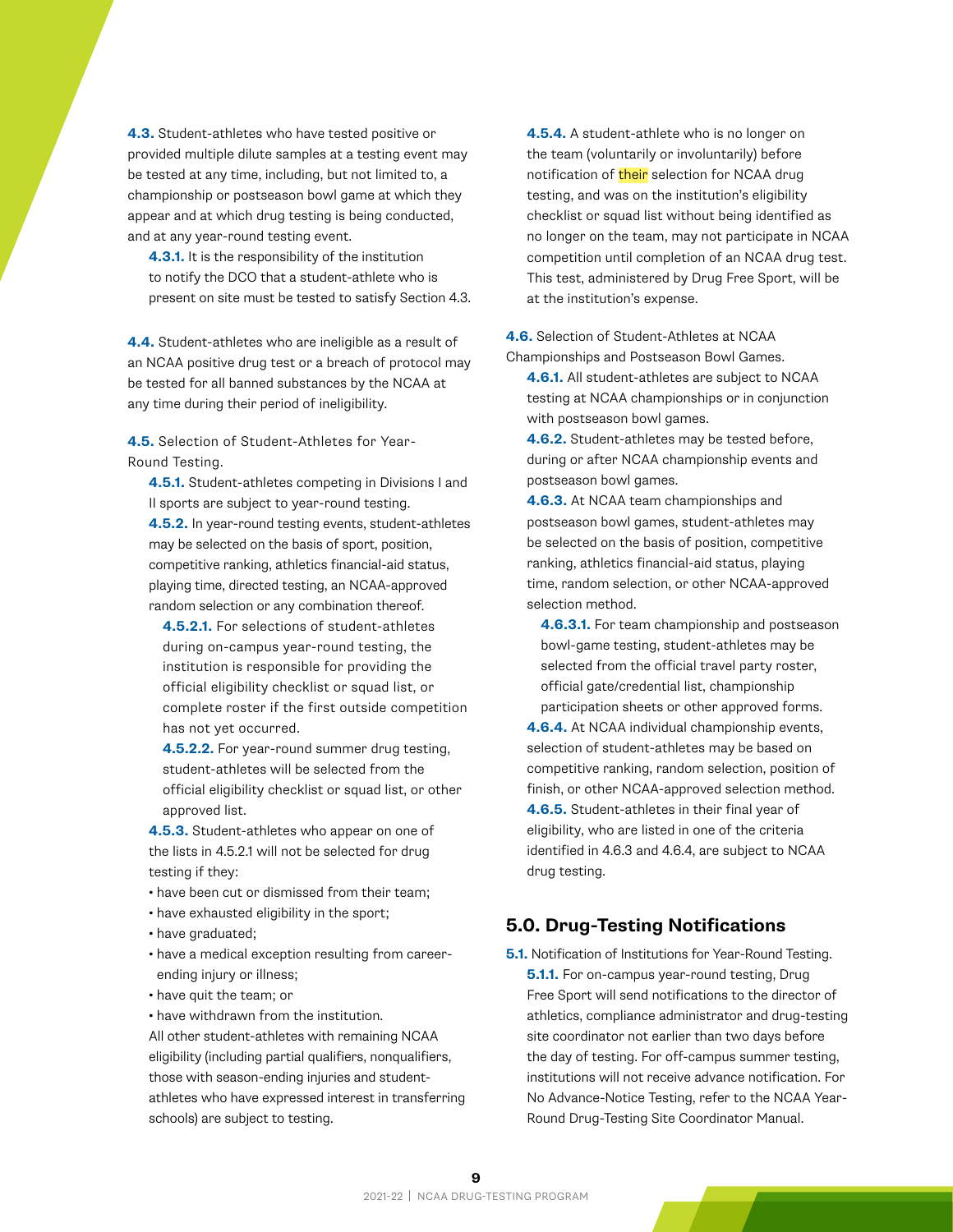

**5.1.2.** According to NCAA legislation, for yearround testing events and upon request from Drug Free Sport, the director of athletics or their designee will be required to provide an accurate and current eligibility checklist or squad list to Drug Free Sport for student-athlete selections.

**5.2.** Notification of Student-Athletes for Year-Round Testing.

**5.2.1.** For on-campus year-round testing events, student-athletes will be notified of and scheduled for testing by the institution. For off-campus summer testing, the student-athlete will be notified by the DCO.

**5.2.1.1.** For on-campus year-round testing, student-athletes will be notified in person or by direct telephone communication of the date, time to report and location of the testing event. Student-athletes must read and sign the NCAA Student-Athlete Notification Form.

**5.2.1.2.** Student-athletes shall provide picture identification when entering the drug-testing station, or will be identified by another approved method.

**5.2.2.** For on-campus year-round testing, an institutional representative will be present in the collection station to assist with the identity certification of student-athletes, assist with security of the collection station, and remain in the testing station until testing has been completed.

**5.3.** Notification of Host Institutions/Local Organizing Committees and NCAA Administrators for NCAA Team Championship Testing.

**5.3.1.** The championship event manager, championship event drug-testing site coordinator and the NCAA championship administrator will be notified before the first day of testing.

**5.4.** Notification of Competing Institutions for NCAA Team Championship Testing.

**5.4.1.** An institutional representative will be notified not earlier than two hours before the start of scheduled competition that drug testing will take place.

**5.4.2.** At NCAA team championship events, a separate collection site will be provided for each team. Immediately after any NCAA-established postgame cool-down period, student-athletes selected for drug testing will be notified by a DCO or their designee. Each student-athlete will be instructed to read and sign the Team Championship Student-Athlete Notification Form. The studentathlete will be instructed to report to the collection station within one hour of notification, unless otherwise directed by the DCO or their designee. **5.4.3.** An institutional representative must be in the collection station to certify the identity of the student-athletes selected. An institutional representative must remain in the collection station until all student-athletes have completed testing.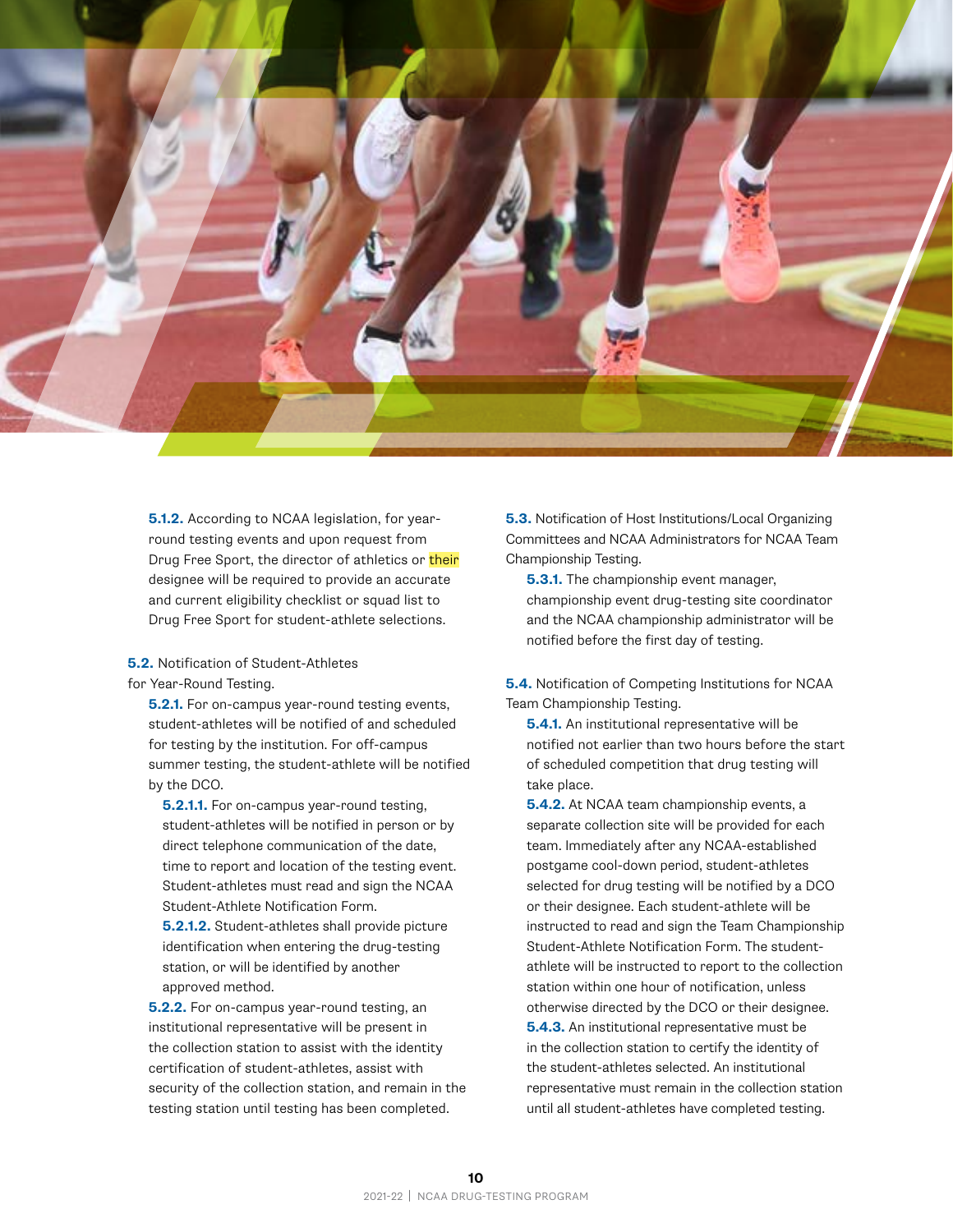<span id="page-12-0"></span>**5.4.4.** At NCAA team championship events, when competition begins at 10 p.m. or later local time, an institution may defer testing until the next morning. Deferred testing must begin not later than noon local time, and applies to all selected student-athletes on the team.

**5.4.4.1.** The institution must decide immediately after the game whether to defer testing. **5.4.4.2.** The host institution/Local Organizing Committee (LOC) will be required to provide collection sites for deferred tests.

**5.4.4.3.** If testing is conducted after a final round at team championships, testing may not be deferred.

**5.5.** Notification of Student-Athletes for NCAA Team Championship Testing.

**5.5.1.** The DCO or their designee will present to the institutional representative the list of selected studentathletes who will be tested.

**5.5.2.** The institutional representative and the DCO or their designee will coordinate the notification of the student-athletes (e.g., in locker room, on field of play, etc.).

**5.6.** Notification of Host Institutions/LOC and NCAA Administrators for NCAA Individual Championships Testing.

**5.6.1.** The championships event manager, championships event drug-testing site coordinator and the NCAA championships administrator will be notified before the first day of testing.

**5.7.** Notification of Competing Institutions for NCAA Individual Championships Testing.

**5.7.1.** Institutions will not be notified in advance whether testing will occur or not occur at individual championships.

**5.8.** Notification of Student-Athletes for NCAA Individual Championships Testing.

**5.8.1.** At NCAA individual championships events, student-athletes will be notified of their selection for drug testing and will sign a Student-Athlete Championships Notification Form. The student-athlete will be instructed to accompany a courier to the collection station within one hour of notification, unless otherwise directed by the DCO or their designee.

**5.8.2.** The DCO or their designee will direct the selected student-athlete to test immediately, to defer testing until the completion of their final event of that session or day, or to defer testing until the completion of their final event of the championship. **5.8.3.** The courier and selected student-athlete will obtain an institutional representative's signature on the notification form if testing is deferred until completion of the student-athlete's final event of that session or day, or completion of their final event of the championship. An institutional representative must present the student-athlete to the collection station and certify identification of the student-athlete not later than one hour after completion of their final event of the session or day, or final event of their championship.

**5.8.4.** A declared witness may accompany the student-athlete to the collection station; such witness must remain during the entire collection process.

#### **6.0. Specimen Collection Procedures**

**6.1.** Only those persons authorized by the DCO will be allowed in the collection station.

**6.2.** Upon notification of academic obligation, the DCO must release a student-athlete to meet that obligation. The DCO may release a student-athlete from the collection station for the following reasons: sickness or

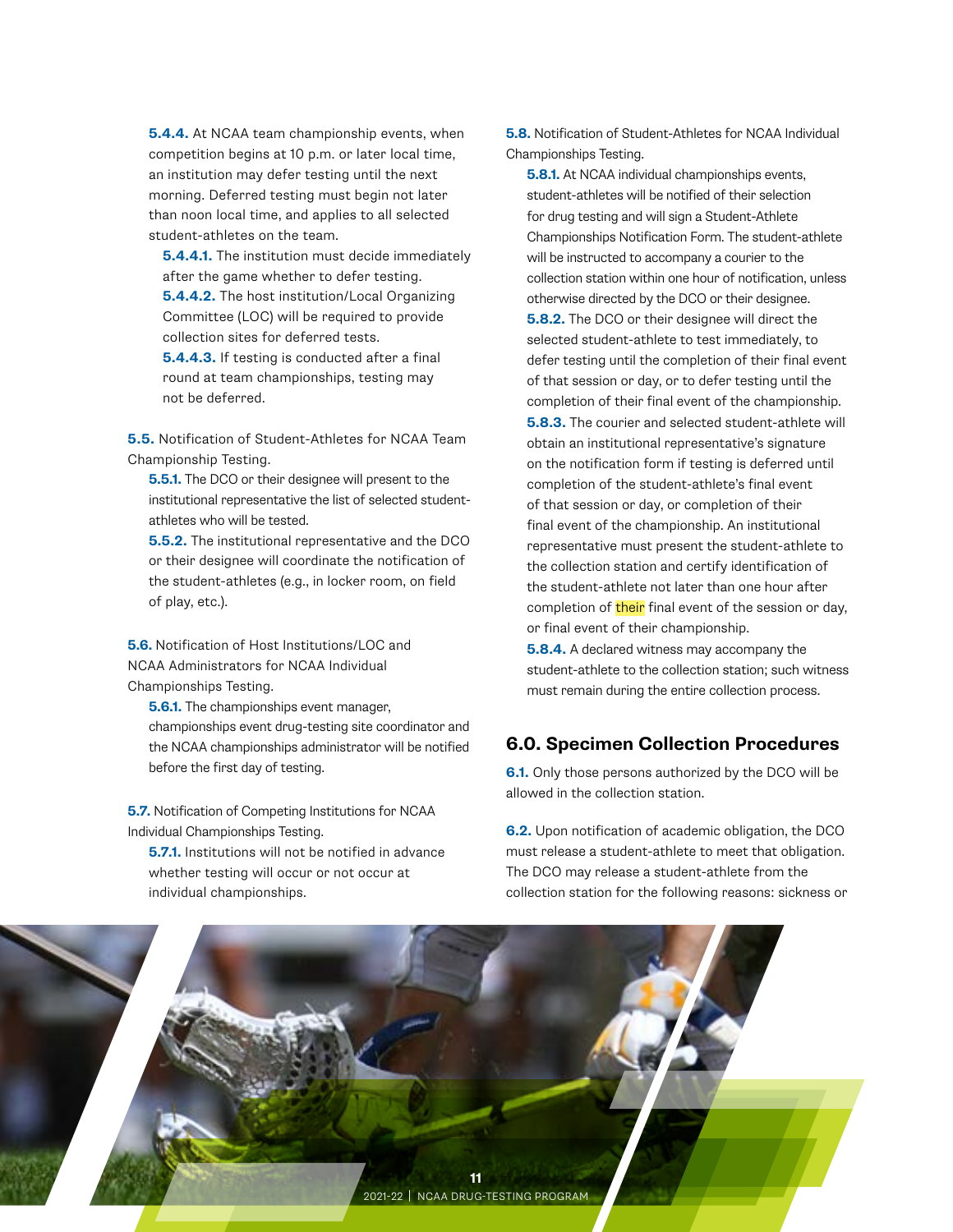injury; to return to competition; or for other compelling reasons as approved by Drug Free Sport. In all cases, appropriate arrangements for having the student-athlete tested will have been made and recorded by the DCO.

**6.3.** Upon entering the collection station, the student-athlete will be identified by an NCAA courier, an institutional representative or through other appropriate identification methods.

**6.3.1.** The student-athlete will select a sealed beaker and attach a unique barcode to the beaker. **6.3.2.** The DCO will direct the student-athlete to rinse and dry their hands.

**6.3.3.** The DCO will fully observe the provision of the student-athlete specimen.

**6.3.4.** The student-athlete will be responsible for keeping the collection beaker closed and controlled.

**6.3.5.** Fluids and food provided by the DCO to student-athletes must be from individual sealed containers; these containers are only opened and consumed in the station. These items must be caffeine-free, alcohol-free and free of all banned substances.

**6.4.** If the specimen is incomplete, the studentathlete must remain in the collection station unless otherwise directed by the DCO. During this period, the student-athlete is responsible for keeping the collection beaker closed and controlled, unless otherwise directed by the DCO.

**6.4.1.** If the student-athlete must leave the collection station for a reason approved by the DCO, the partial specimen may be discarded at the discretion of the DCO.

**6.4.1.1.** Upon return to the collection station, the student-athlete will continue the collection procedure.

**6.4.1.2.** At individual championship events, if the student-athlete has produced a partial urine sample and must leave the collection station for a reason approved by the DCO, the DCO may temporarily defer the studentathlete's collection until they return. The student-athlete's partial sample will be securely packaged with tamper-evident seals and remain with the DCO in the testing room. Upon return, the student-athlete will verify the integrity of the sample prior to resuming their collection.

**6.5.** Once a specimen is provided, the DCO, or their designee, who observed the provision of the specimen will sign that the specimen was validated, and a DCO, or their designee, will check the specific gravity of the urine in the presence of the student-athlete.

**6.5.1.** If the specific gravity of the urine specimen is adequate, as determined by the DCO, the specimen will be processed and sent to the laboratory.

**6.5.1.2.** If the specific gravity of the urine specimen is inadequate, it will not be sent to the lab unless otherwise directed by Drug Free Sport. The student-athlete must remain in the collection station until an adequate specimen is provided, unless otherwise directed by the DCO. **6.5.1.3.** Final determination of specimen adequacy is made by the laboratory.

**6.5.1.3.1.** If the laboratory determines that a student-athlete's specimen is inadequate for analysis, at the discretion of the NCAA and/or Drug Free Sport, another specimen may be collected.

**6.6.** Once a specimen has been provided that meets the on-site specific gravity criteria, the student-athlete will select a specimen collection kit and a uniquely numbered set of barcodes.

**6.6.1.** The DCO or their designee will record the specific gravity.

**6.6.2.** The DCO or their designee will split the specimen into the "A" vial and the "B" vial in the presence of the student-athlete. The DCO or their designee will place the cap on each vial in the presence of the student-athlete; the DCO or their designee will then seal each vial under the observation of the student-athlete (and witness, if present).

**6.7.** Vials sent to the laboratory shall not contain the name of the student-athlete or the institution.

**6.8.** All sealed vials will be secured for shipping by the DCO.

**6.9.** The student-athlete and DCO or their designee (and witness, if present) will sign the athlete custody and control form, certifying that the procedures were followed as described in the protocol. Any deviation from the procedures must be described and recorded at that time. If deviations are alleged, the studentathlete will be required to provide another specimen.

**6.10.** After the collection has been completed, the specimen(s) will be forwarded to the laboratory.

**6.11.** All specimens are the property of the NCAA.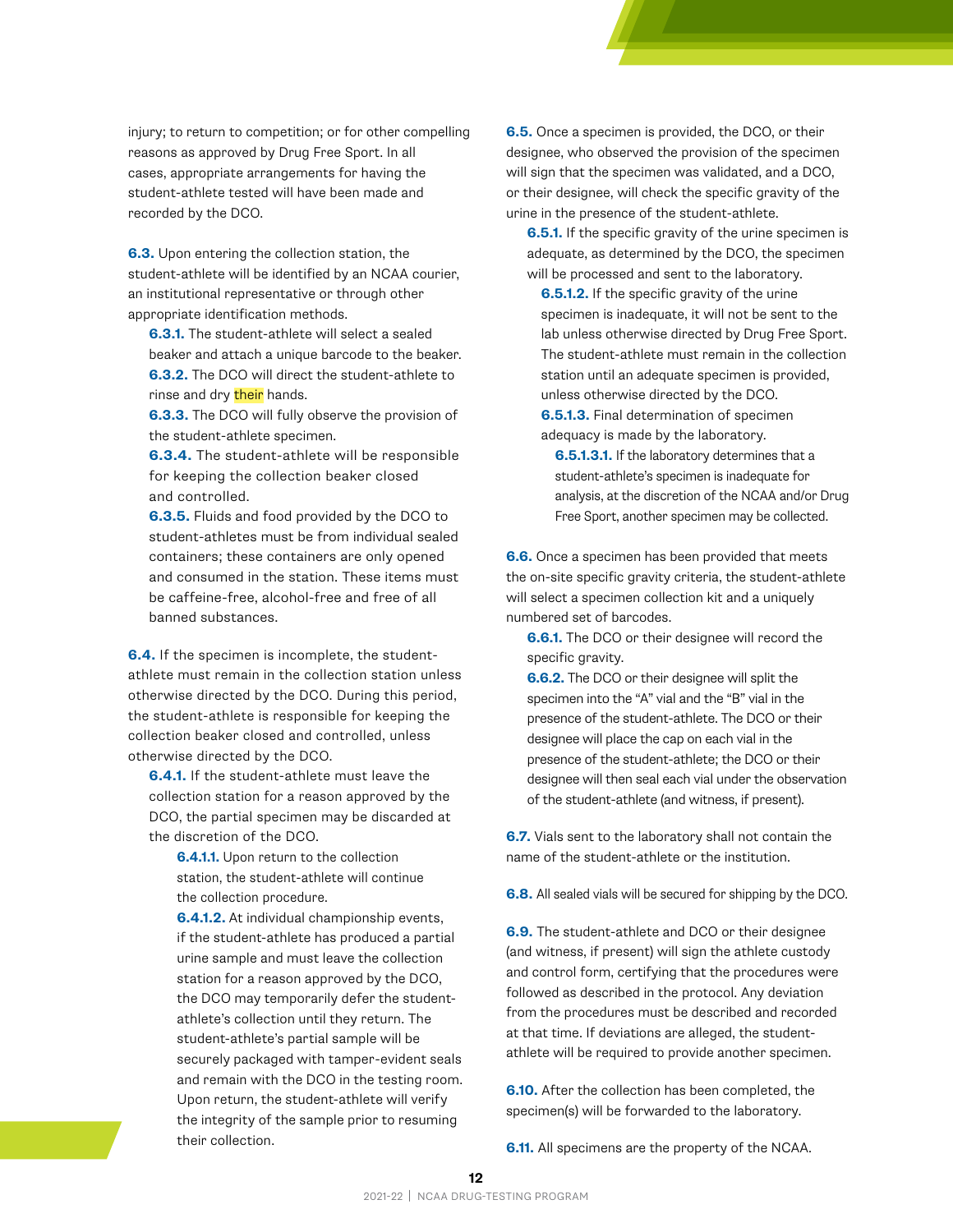<span id="page-14-0"></span>

#### **7.0. Chain of Custody**

**7.1.** The DCO will deliver the specimen(s) to the carrier or directly to the drug-testing laboratory.

**7.2.** A laboratory employee will record that the specimen(s) has been received.

**7.3.** The laboratory will record whether the numbered barcode seal on each vial arrived intact.

**7.3.1.** If a vial arrives at the laboratory with security seals not intact, the NCAA may collect another specimen.

**7.4.** The laboratory will document the handling of the vials throughout the analytical process.

**7.5.** If chain of custody is broken at any point in the process, the NCAA and/or Drug Free Sport may collect another specimen.

#### **8.0. Laboratory Procedures, Notification of Results and Appeal Process**

**8.1.** Laboratory Procedures. Each vial contains urine, to be referenced as sample A and sample B. The laboratory will use a portion of sample A for its initial analysis.

**8.1.1.** The laboratory director or designated certifying scientist will review all results showing a banned substance and/or metabolite(s) in sample A. **8.1.2.** The lab will inform Drug Free Sport of all results by specimen barcode number.

**8.2.** Notifications. Upon receipt of the results, Drug Free Sport will break the specimen barcode to identify any individuals with positive findings.

**8.2.1.** For NCAA individual championships, only positive test results will be reported to the institution. Positive test results for NCAA individual championships should be made available within 45 days of collection.

**8.2.2.** For positive findings of sample A, Drug Free Sport will notify the director of athletics and/ or their designee of the positive findings. Drug Free Sport will report that sample B will be tested, and will provide options for representation at the opening of sample B.

**8.2.3.** The institution shall, without delay, notify the student-athlete of the findings and secure the student-athlete's preference for representation at the opening of sample B.

**8.2.4.** After consulting with the student-athlete, the institution shall notify Drug Free Sport of the intent regarding representation at the opening of sample B.

**8.2.4.1.** In year-round testing, reinstatement testing, and in championship and postseason bowl game testing when the team or the individual student-athlete is not advancing, the institution must inform Drug Free Sport within two business days of notification that it desires representation. Representation can be the student-athlete, an individual attending on the student-athlete's behalf or a lab surrogate. The institution will identify who will attend the opening of sample B, and present itself at the lab as directed by Drug Free Sport. In the event the institution does not inform Drug Free Sport within the time allotted of the student-athlete's preference for representation, the lab will proceed with a lab surrogate.

**8.2.4.2.** In championship testing when there is advancement in the tournament and postseason bowl game, the institution must inform Drug Free Sport within 24 hours of notification whether a representative will attend the opening of sample B and will present the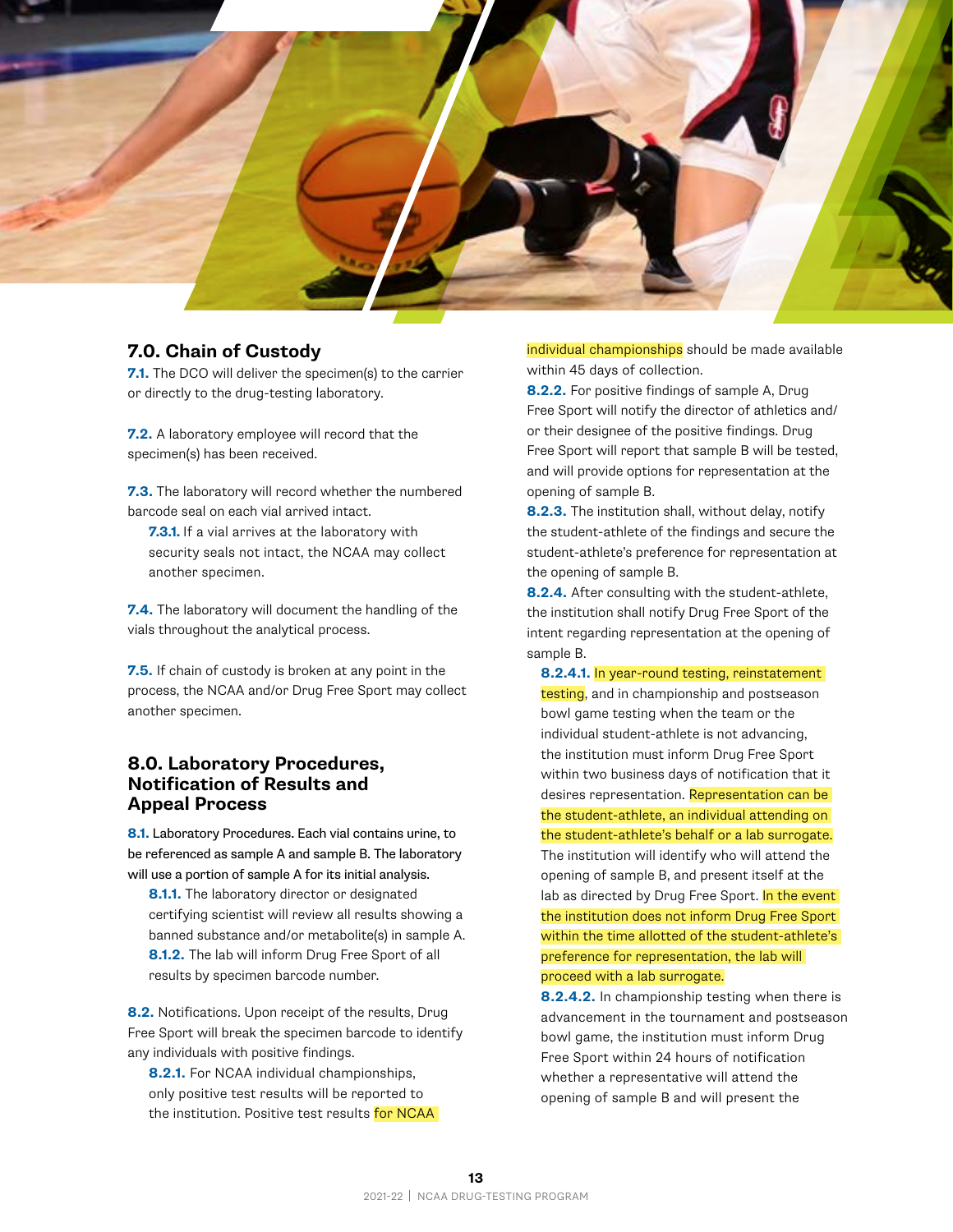representative as directed by Drug Free Sport. In the event the institution does not inform DFS within the time allotted of the student-athlete's preference for representation, the lab will

proceed with a lab surrogate.

**8.2.4.3.** Upon notification by the institution that the student-athlete does not want to be present for the opening of sample B, a lab surrogate who is not involved with the analysis of the sample will attend the opening of sample B.

**8.2.5.** The student-athlete, student-athlete's representative, the institution's representative or the lab surrogate will attest by signature as to the barcode on sample B, that the security seal has not been broken, and that there is no evidence of tampering of the sample.

**8.2.6.** Drug Free Sport will inform the lab to proceed with the analysis of sample B. **8.2.7.** Sample B findings will be final; no additional analysis will be permitted. The laboratory will inform Drug Free Sport of the results.

**8.2.7.1.** For student-athletes who have a sample B positive finding, Drug Free Sport will contact the director of athletics or their designee. The institution shall notify the student-athlete of the finding. At this point, it is the responsibility of the institution to ensure the appropriate NCAA eligibility procedures are implemented.

**8.2.7.2.** Upon notification of the sample B positive finding, the institution shall be required to declare the student-athlete ineligible, and the institution will be obligated to withhold the student-athlete from all intercollegiate competition.

**8.2.8.** In the event that a student-athlete tests positive for a substance for which the institution desires an exception (see Medical Exceptions), the eligibility of the student-athlete may be maintained while the exception request is under review if the documentation, including a current prescription, has been submitted to DFS before the notification of the positive B sample.

**8.3.** Appeals. A positive finding may be appealed by the institution to CSMAS. The institution shall notify the student-athlete of the right to appeal. The studentathlete will remain ineligible pending the outcome of the appeal.

**8.3.1.** The institution shall appeal if so requested by the student-athlete.

**8.3.2.** The notice of intent for an institutional appeal shall be submitted by the director of athletics and/or their designee to Drug Free Sport within two business days of the confirmation of the positive drug test. **8.3.2.1.** An institution must submit all appeal documentation to Drug Free Sport within 45 days of the notice to appeal, unless an extension is granted by the Drug-Appeal Subcommittee chair. All required documentation, including the grounds for the appeal, a written summary describing the institution's drug-education policy and practices, and a list of all nutritional/dietary supplements the student-athlete has taken if the positive test result is for a banned substance, must be submitted prior to the appeal being scheduled. Additional information about the NCAA drug-test appeal procedures can be found at **[ncaa.org/drugtesting](http://ncaa.org/drugtesting)**. **8.3.3.** Copies of the lab results will be forwarded to the director of athletics and/or their designee

before the appeal call. **8.3.4.** If the student-athlete's next competition is imminent and if the institution so requests, CSMAS shall make a reasonable effort to hear the appeal before the student-athlete's next contest.

**8.3.4.1.** A student-athlete who has subsequently tested positive for the

same banned substance may request an administrative review in lieu of an appeal conference call if the subsequent positive test is a result of declining values. The decision to conduct an administrative review is determined by the Drug-Appeal Subcommittee chair.

**8.3.5.** Appeals will be conducted by telephone conference with the student-athlete and an athletics administrator from the institution required to participate. The student-athlete and the institution may have others participate on the call. **8.3.6.** Technical experts may serve as consultants to CSMAS in connection with such appeals. **8.3.7.** The NCAA will notify the institution's director of athletics or their designee of the final outcome of a student-athlete's drug-testing case. It is the institution's responsibility to inform the studentathlete of the final outcome.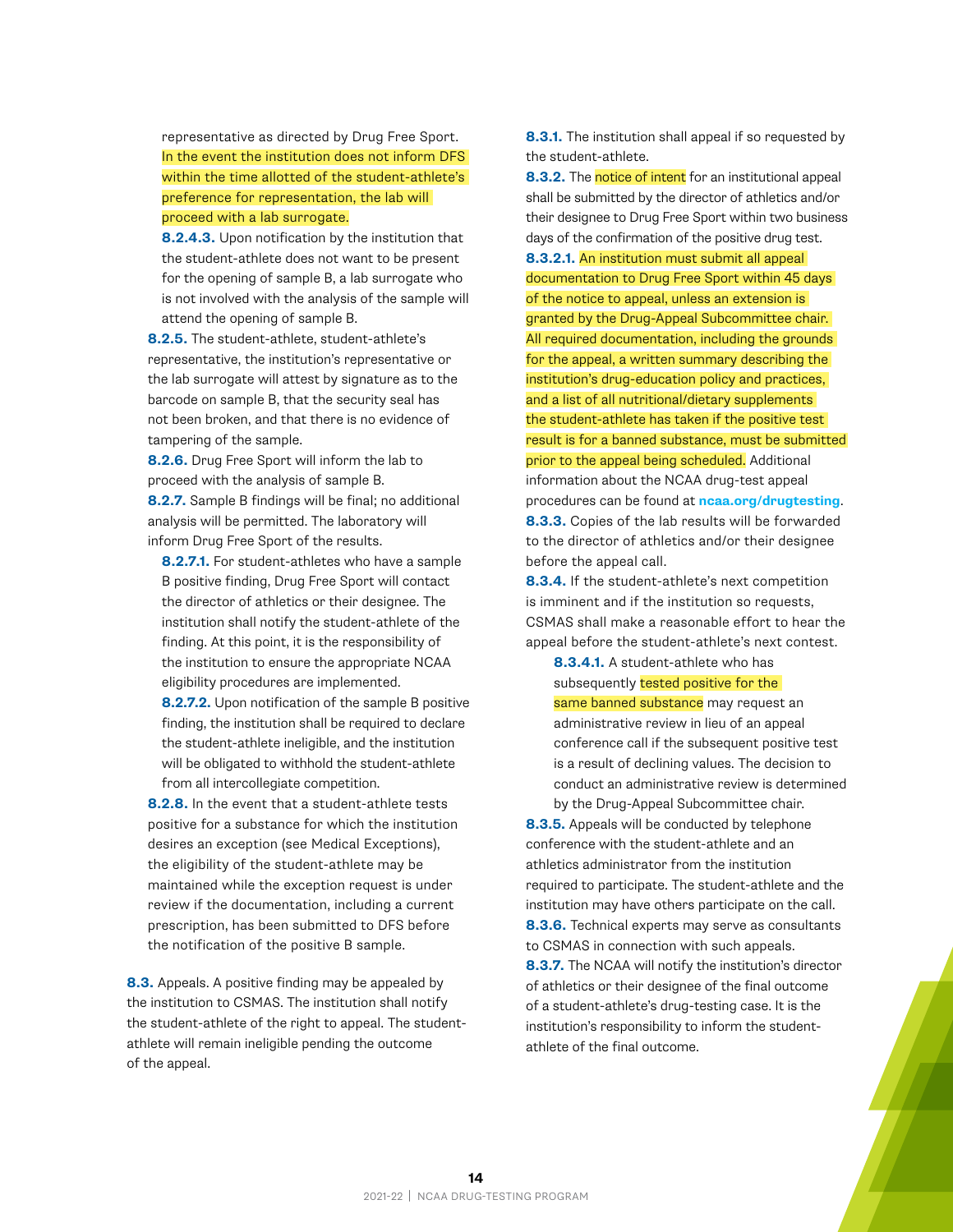<span id="page-16-0"></span>**8.3.7.1.** If an appeal is denied, the studentathlete remains ineligible.

**8.3.7.2.** If an appeal is granted and prior to returning to competition, the studentathlete must test negative on an NCAAadministered drug test. This test will be conducted only after the appeal is heard and granted and at the institution's expense.

**8.3.8.** Appeal decisions are final. In the event new information related to the student-athlete's responsibility for testing positive becomes evident, the institution may request the Drug-Appeal Subcommittee to re-open the appeal. The chair of the appeal panel will determine if the new information is relevant, or is material information that could not have reasonably been ascertained prior to the hearing. The appeal panel may request additional information of the institution or consultants.

**8.3.9.** The NCAA may release the student-athlete's test results to the involved institution's conference office upon the approval of the institution.

#### **9.0. Restoration of Eligibility**

**9.1.** Student-athletes must test negative in an NCAA-administered reinstatement test in order to restore eligibility from a positive drug test. This reinstatement test, which includes testing for all NCAA banned substances, shall be scheduled through Drug Free Sport.

**9.2.** It is the responsibility of the institution to initiate the request to Drug Free Sport for the reinstatement test not sooner than 6 weeks prior to the end of the suspension, allowing for 2-4 weeks to schedule the test.

**9.3.** Drug tests for reinstatement of eligibility are conducted at the institution's expense and must be administered by Drug Free Sport.

*If the institution receives inquiries concerning a positive test that results in a student-athlete's ineligibility, the following statement may be considered:* 

*"The student-athlete in question was found in violation of the NCAA eligibility rules and has been declared ineligible."*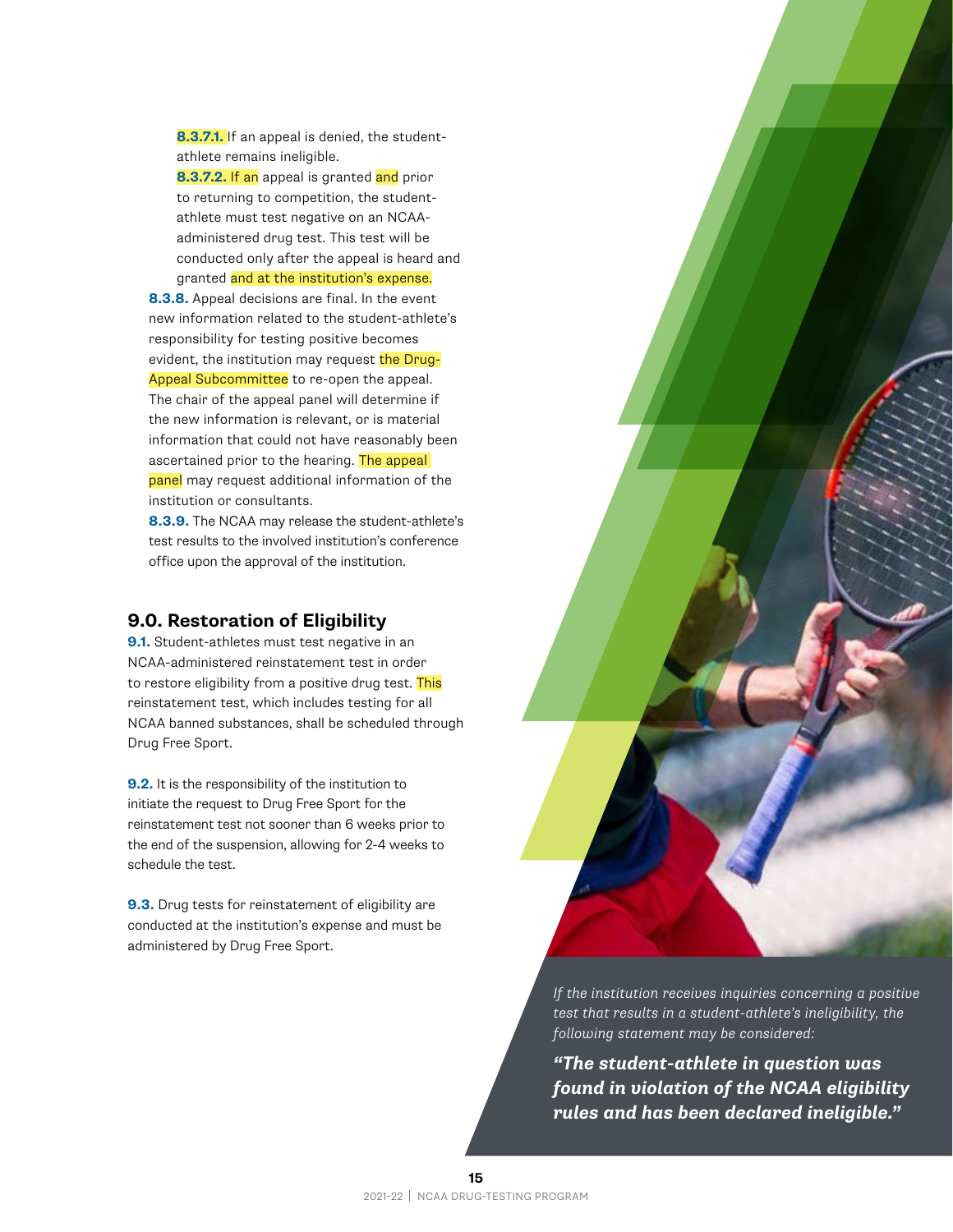#### <span id="page-17-0"></span>CHAPTER V

### Institutional Drug Testing

The following are suggested guidelines for consideration by NCAA member institutions contemplating an in-house drug-testing program: 1. A member institution considering drug testing of

- student-athletes should involve the institution's legal counsel at an early stage, particularly regarding right-to-privacy statutes, which may vary from one state and locale to another. With the use of proper safeguards such as those listed below, drug testing is considered legally acceptable; however, the legal aspects involved at each individual institution should be clarified.
- 2. Before initiating drug-testing activity, a specific written policy on drug testing should be developed, distributed and publicized. The policy should include such information as: (a) a clear explanation of the purposes of the drug-testing program; (b) who will be tested and by what methods; (c) the substances to be tested for, how often and under what conditions (i.e., announced, unannounced or both); and (d) the actions to be taken against those who test positive. It is advisable that a copy of such a policy statement be given to all student-athletes entering the institution's intercollegiate athletics program and that they confirm in writing that they have received and read the policy. This written confirmation should be kept on file by the athletics department.
- 3. At many institutions, student-athletes sign waiver forms regarding athletics-department access to academic and medical records. It is recommended that specific language be added to such waiver forms wherein the student-athlete agrees to submit to drug testing at the request of the institution in accordance with the published guidelines. The NCAA Drug-Testing Consent Form covers NCAA drug testing only.
- 4. An institution should develop a list of substances for which the student-athlete will be tested. The NCAA list of banned-substance classes may be used as a guide.
- 5. Any institution considering drug-testing of studentathletes confronts several logistical, technical and economic issues, including:
- a. When and how samples will be collected, secured and transported.
- b. Laboratory(ies) to be used.
- c. How samples will be stored and for how long before analysis.
- d. Analytical procedures to be used in the laboratory.
- e. Cost.
- f. Test validity.
- g. How medical exceptions and appeals will be handled.
- h. Who will receive the results and how the results will be used.
- 6. The NCAA recommends that each institution considering drug testing of student-athletes appoint a committee of representatives from various relevant academic departments and disciplines (e.g., pharmacy, pharmacology, chemistry, medicine) to address the issues.
- 7. Sample analysis is critical. Data on false-positive and false-negative rates for the specific tests to be used should be provided by the selected drugtesting laboratory. If the laboratory cannot provide such information, another laboratory should be considered. The NCAA recommends that institutions use laboratories that are certified and/or accredited.
- 8. The NCAA recommends that before any action is taken on a positive result from screening tests, the results should be confirmed by appropriate laboratory analysis. By doing so, the institution reduces the risk of a claim of false-positive result.

#### **ARTICLE 10.2 KNOWLEDGE OF USE OF BANNED SUBSTANCES**

A member institution's athletics department staff members or others employed by the intercollegiate athletics program who have knowledge of a studentathlete's use at any time of a substance within the banned-substances classes, as set forth in Bylaw 18 (Division I) and Bylaw 31 (Divisions II and III), shall follow institutional procedures dealing with substance misuse or shall be subject to disciplinary or corrective action as set forth in Bylaw 19.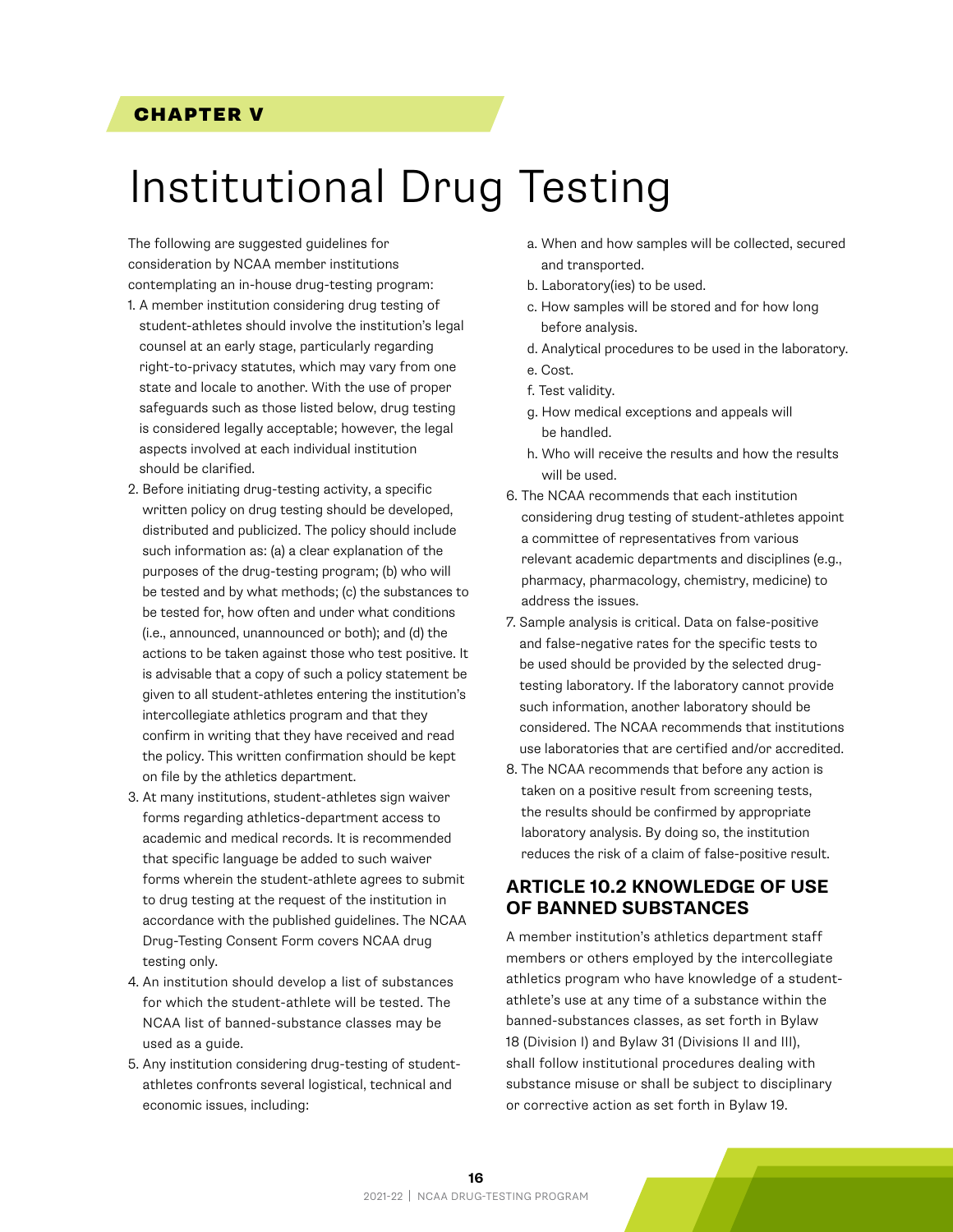# *REPORT ALL MEDICINES*

### *DON'T PLAY WITH YOUR ELIGIBILITY*





**17** to your athletic trainer. Visit **[ncaa.org/drugtesting](http://ncaa.org/drugtesting)** for more information.**WARNING:** Some medications contain NCAA banned substances. Report all over-the-counter and prescription medicines — including ADHD medications —